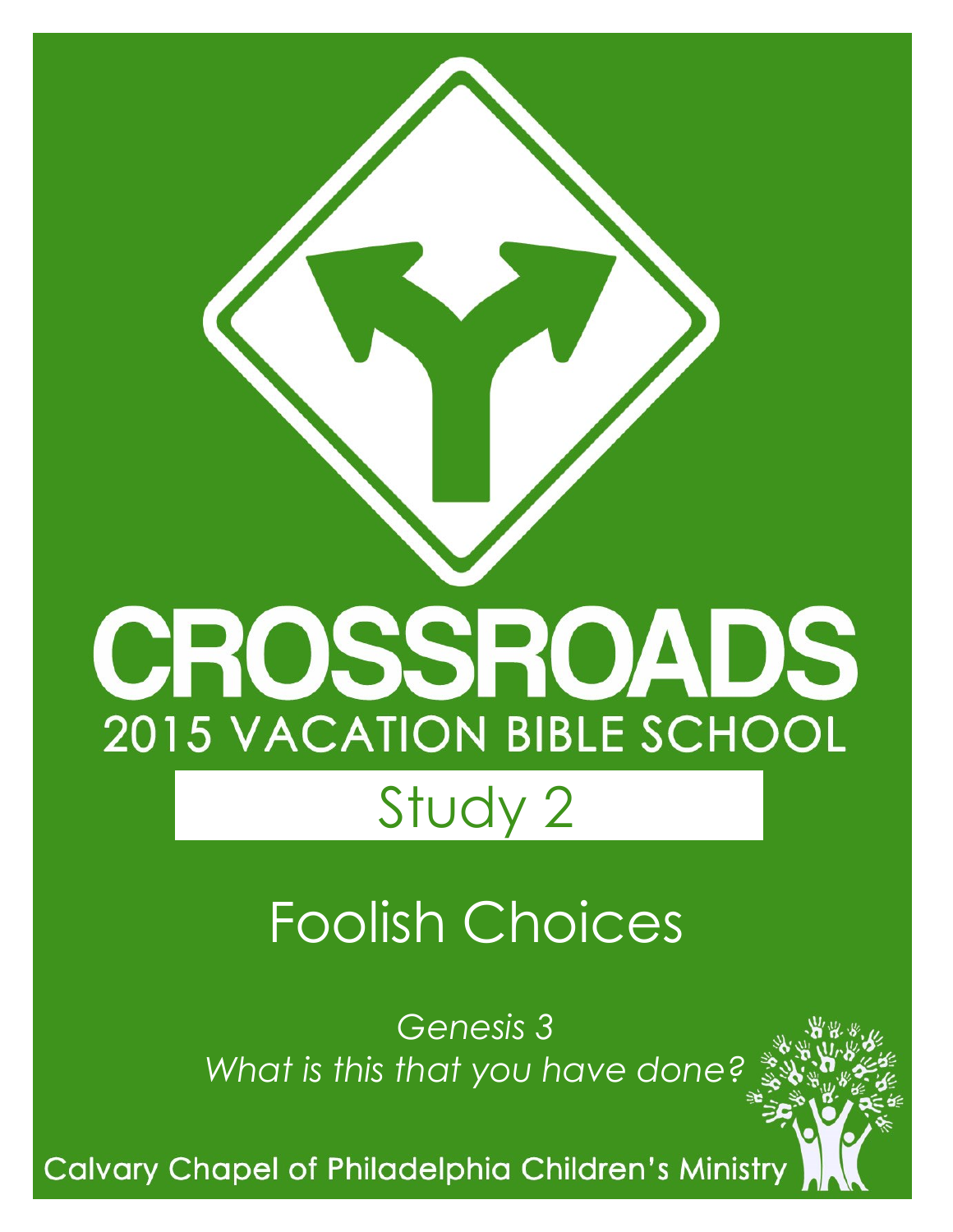### Foolish Choices

**Objective** To show that not trusting the Lord and not following His commandments have very serious, sometimes lifealtering, consequences.

**Key Verses** Genesis 3—Main Teaching Passage Genesis 2:15-17 Isaiah 59:2 Romans 5:12

#### **Memory Verse -** Proverbs 1:7

The fear of the Lord is the beginning of knowledge, But fools despise wisdom and instruction.

#### **Hook**

Review yesterday's memory verse, Proverbs 3:5-6

Ask the students to list off some of the rules that they have to obey in their homes. (Such as "No jumping on the bed," or "Do not play with Dad's power tools"). Write these answers on the board.

Ask the class: "Why do your parents set these rules in the house? Do they have good reasons for setting these rules?" Walk through the different rules and have the students explain the reasons behind them. Finally ask, "What happens if you break these rules?"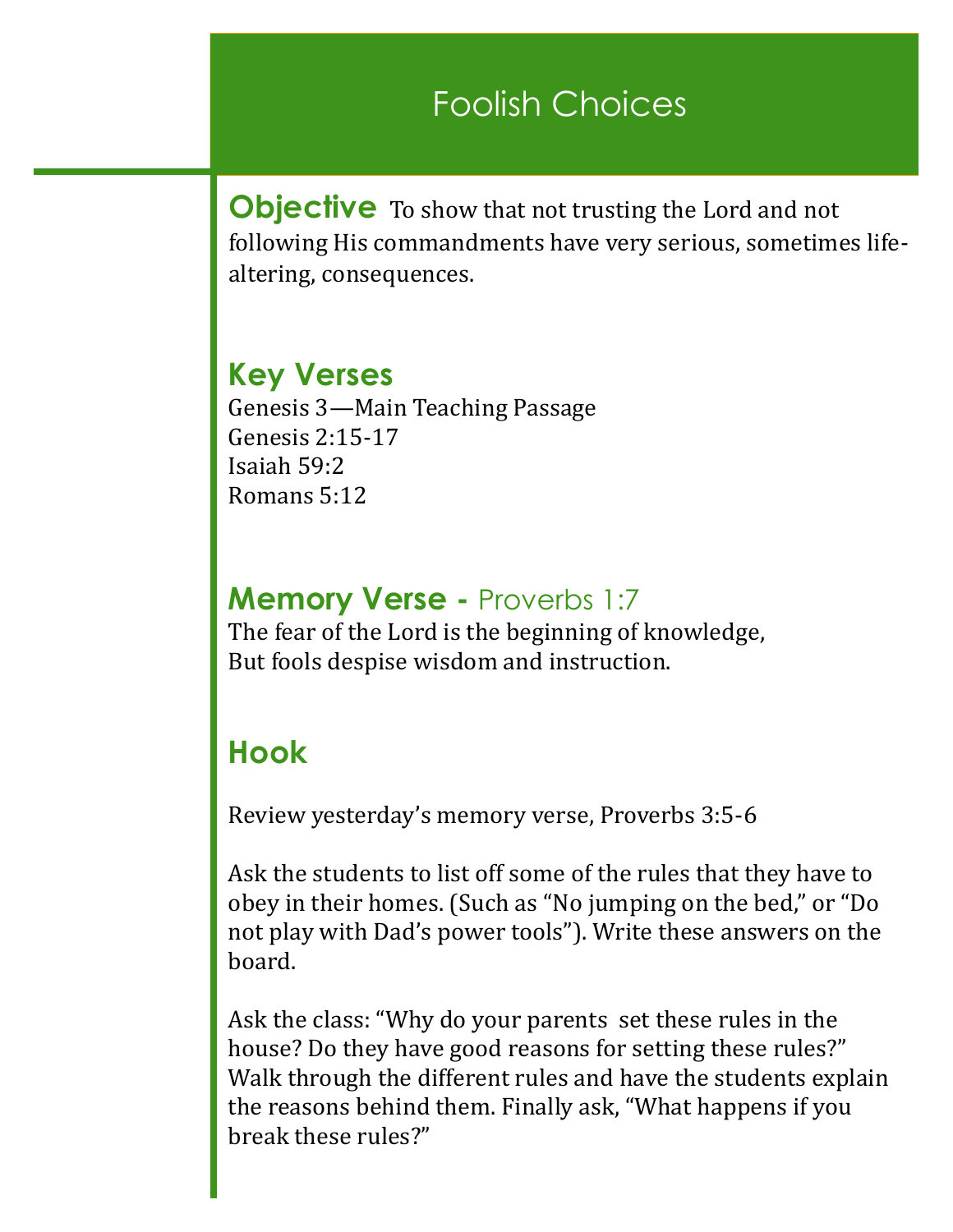# BOOK

Genesis 3 records for us the original and most blatant act of deliberate disobedience to God's Word. Adam was directly told not to eat the fruit of the tree, on pain of death (2:15-17). It is God's Word that is first called into question by the serpent when he said, "Did God really say…?" He then attacked God's character, claiming that He lied to Adam and Eve, and that He wants to withhold a good thing from them. Adam and Eve were confronted with what should be a very easy decision: trust God and His word, and be obedient to it, or believe the serpent, and do what felt good to them. Sadly for them, and for all of us, their own desires (their hearts) won the day. Verse 6 tells us "When the woman saw...that it was a delight to the eyes, and that the tree was to be desired...she took of its fruit and ate." Both she and Adam exalted their own wisdom and understanding over the Lord's and the consequences were immediate. Note that their first reaction to sin was to be ashamed, and to attempt to cover it up. Sin, of course, cannot be hidden from God. The result of their actions was to bring death to all mankind (Rom 5:12), and to be both physically and spiritually separated from God. Their decision to disobey God led to all of mankind being placed under a curse. Thankfully in verse 15, immediately after their sin, God promised that one day He will send a Savior who will restore our relationship with God and allow us to live with Him in eternity forever. That Savior, of course, is Jesus Christ.

## LOOK

In yesterday's lesson, we looked at the incredible truth that God has given us the ability to make choices. God does not force us to do anything, but He does *ask* us to follow His Word and to trust Him. We saw yesterday the wonderful safety and peace that come upon us when we choose God's way and do not listen to our sinful and deceitful hearts.

Today we look at what happens when we don't trust God, when we reject His Word and choose the wrong path. To do that we look at the first big decision that mankind ever had to face: the temptation of Adam and Eve in the garden of Eden.

Look very closely at the question that the serpent asked Eve, "Did God *REALLY* say, 'You shall not eat of the tree?'" The first thing the serpent does was try to make them doubt in God's perfect Word. Do you remember Proverbs 3:1 from yesterday? "My son, do not forget my law, but let your heart keep my commands." The serpent's goal was to make Eve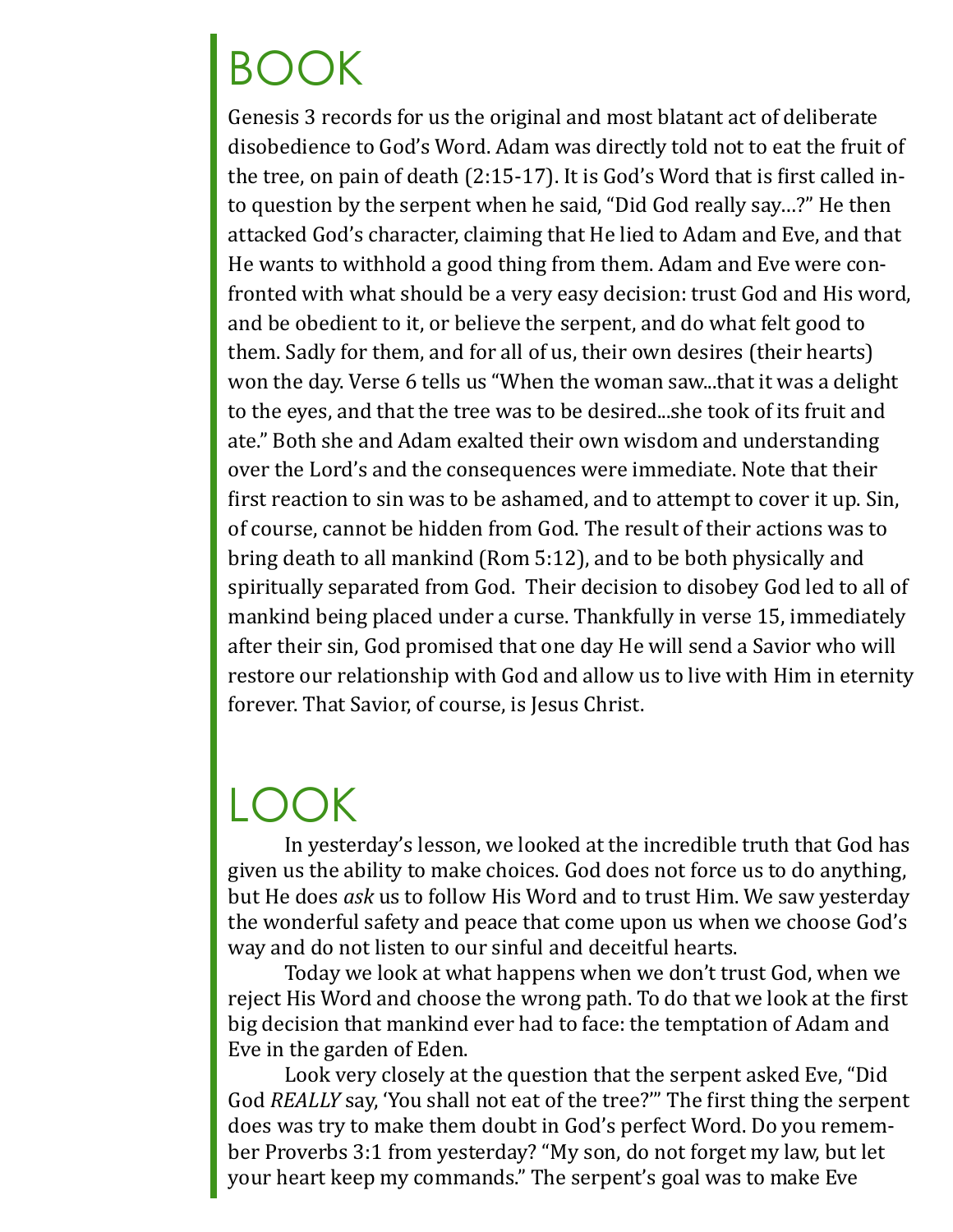# LOOK

doubt God's word, and he succeeded. The second thing that the serpent did was cause Eve to question God's character. He told her, "You will not surely die. For God knows that in the day you eat of it your eyes will be opened, and you will be like God, knowing good and evil." The serpent insinuated that God was actually lying to Adam and Eve (something that He cannot do), and that God's reason for forbidding the fruit was not to protect Adam and Eve from sin, pain and death, but rather that God was trying to keep the fruit all to Himself. Remember our memory verse from yesterday: Proverbs 3:5-6, "Trust in the LORD with all your heart and lean not on your own understanding." The serpent was instead saying "Don't trust God, do whatever you want." As we all know, Adam and Eve failed to trust in God and instead chose to eat the fruit. While God may give us the ability to choose to do whatever we want, He does not allow us to choose the consequences. God had promised that if they ate the fruit, they would die, and this is exactly what happened. They didn't die physically right then and there, but rather they introduced sin and death into the world. Adam and Eve were supposed to be immortal, living with God forever in paradise, but when they ate the fruit they sinned, and the Bible tells us that God can have no communion with sin (Isaiah 59:2). Sadly for Adam and Eve, the penalty for not trusting in God was that they were removed from the garden, and forever separated from the Lord.

You and I need to realize that every time we disobey God there are consequences. Every time we choose to ignore His Word and do our own thing we always end up hurting ourselves. God does not forbid things in our lives because He doesn't want us to have any fun. He keeps things from us in order to protect us and to keep us safe. We always need to remember that God loves us, and His commandments to us are given out of love. In the same way that your mom and dad tell you not to touch a boiling pot because they don't want to see you get burned, God tells us to stay away from certain things because He doesn't want sin to "burn" us spiritually.

## TOOK

As a class, memorize Proverbs 1:7

Recap the lesson by asking the students why it is important to trust God. Ensure that they know that the consequences of sin is separation from God.

**Parent Question:** What are some things parents tell their child not to do because they love them?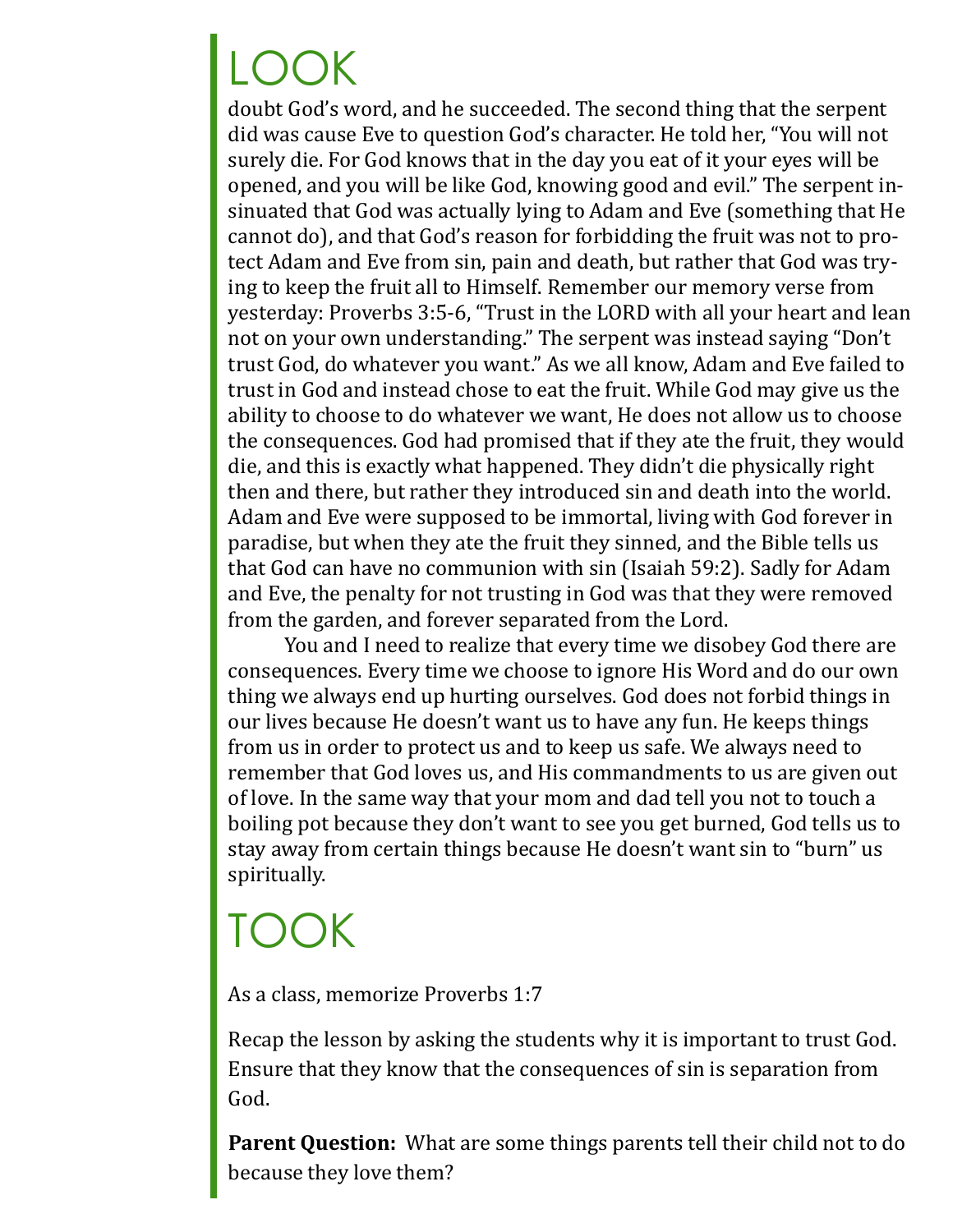# FURTHER STUDY

## Commentary on Gen 3 by David Guzik

A. The temptation from the serpent.

1. (1) The serpent begins his temptation.

Now the serpent was more cunning than any beast of the field which the Lorp God had made. And he said to the woman, "Has God indeed said, 'You shall not eat of every tree of the garden'?"

a. **The serpent**: The text here does not, by itself alone, clearly identify the **serpent** as Satan, but the rest of the Bible makes it clear this is Satan appearing as a serpent.

i. In Ezekiel 28:13-19 tells us that Satan was in Eden. Many other passages associate a serpent or a snake-like creature with Satan (such as Job 26:13 and Isaiah 51:9). Revelation 12:9 and 20:2 speak of *the dragon, that serpent of old, who is the Devil and Satan*.

ii. The representation of Satan as a serpent makes the idea of Moses saving Israel by lifting up a bronze serpent all the more provocative (Numbers 21:8-9), especially when Jesus identifies *Himself* with that very serpent (John 3:14). This is because in this picture, the serpent (a personification of sin and rebellion) is made of *bronze* (a metal associated with judgment, since it is made with fire). The lifting of a bronze serpent is the lifting up of sin judged, in the form of a cross.

iii. Ezekiel 28 tells us Satan, before his fall, was an angel of the highest rank and prominence, even the "worship leader" in heaven. Isaiah 14 tells us Satan's fall had to do with his desire to be equal to or greater than God, to set his will against God's will.

b. **The serpent was more cunning than any beast**: Satan's effectiveness is often found in His cunning, crafty ways. We can't outsmart Satan, but we can overcome him with the power of Jesus.

i. It was the craftiness of Satan that made him successful against Eve: *as the serpent deceived Eve by his craftiness* (2 Corinthians 11:3).

c. **And he said to the woman**: Apparently, before the curse pronounced in Genesis 3:14-15, the serpent was different than what we know today as a serpent. This creature didn't *start* as a snake as we know it, it *became* one.

i. "The creature that tempted Eve became a serpent as a result of God's judgment on it, and it went slithering away into the bushes to the intense horror of Adam and Eve." (Boice)

ii. Demonic spirits evidently have the ability, under certain circumstances, to indwell human or animal bodies (Luke 8:33). On this occasion, Satan chose to indwell the body of a pre-curse serpent.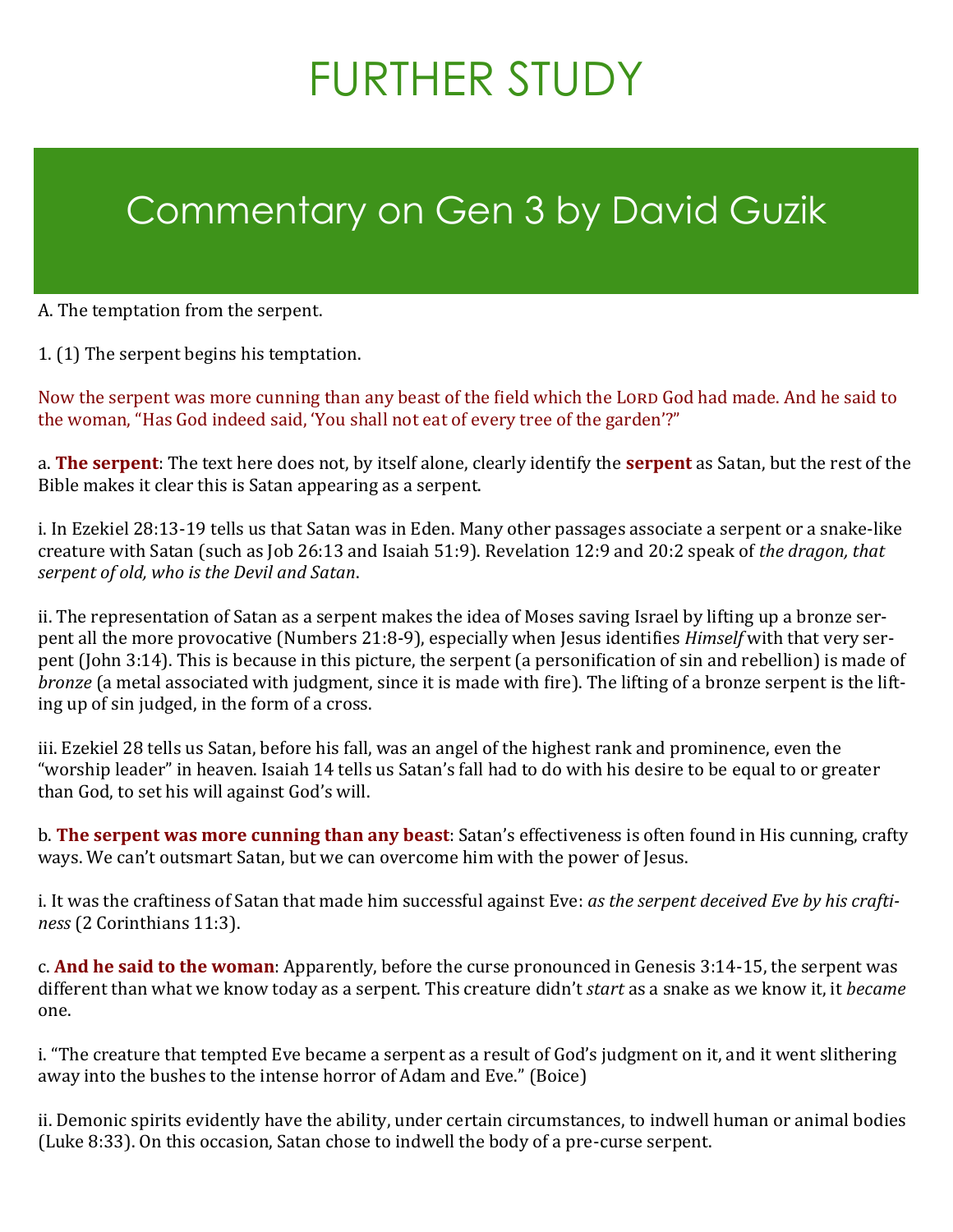iii. Poole says the woman wasn't surprised at the serpent's speaking because Adam and Eve had free conversation with angelic beings that often appeared in the form of men. If this is true, it wasn't so strange to Eve that an angelic being might appear to her in the form of a beautiful pre-curse serpent.

iv. Perhaps Satan made the voice supernaturally seem to come forth from the serpent, or perhaps Satan "said" this to Eve in her thoughts. *What* Satan said is more important than *how* he said it.

d. **To the woman**: Satan brought his temptation against the woman because he perceived she was more vulnerable to attack. This is because she did not receive the command to not eat of the tree of the knowledge of good and evil directly from God but through Adam (Genesis 2:15-17).

i. Perhaps Satan knew by observation Adam didn't do an effective job in communicating to Eve what the LORD told him. This failure on Adam's part made Eve more vulnerable to temptation.

ii. Satan will often attack a chain at its weakest link, so he gets at Adam by tempting Eve. The stronger ones in a "chain" must expect attack against weaker links and support them against those attacks.

iii. It was also in God's plan to allow Satan to tempt Eve this way. If Adam would have sinned first, and if he had given the fruit to Eve, she might have a partial excuse before God: "I was simply obeying the head of our home. When he gave me the fruit, I ate of it."

e. **Has God indeed said**: Satan's first attack is leveled against the Word of God. If he can get Eve confused about what God said, or to doubt what God said, then his battle is partially won.

i. From the beginning, Satan has tried to undermine God's people by undermining God's Word. He can undermine just as effectively by getting us to *neglect* God's Word as by getting us to doubt it.

f. **"Has God indeed said, 'You shall not eat of every tree of the garden'?"** Satan took God's positive command (*Of every tree of the garden you may freely eat; but of the tree of the knowledge of good and evil you shall not eat* [Genesis 2:16-17]) and rephrased it in a negative way: "God won't let you eat of every tree."

2. (2-3) Eve's reply to the serpent.

And the woman said to the serpent, "We may eat the fruit of the trees of the garden; but of the fruit of the tree which is in the midst of the garden, God has said, 'You shall not eat it, nor shall you touch it, lest you die.' "

a. **And the woman said to the serpent**: Eve's first mistake was in even carrying on a discussion with the serpent. We are called to talk to the devil, but never to have a discussion with him. We simply and strongly tell him, "*The Lord rebuke you!*" (Jude 9)

b. **We may eat of the fruit of the trees of the garden**: Eve's knowledge of what she should not do is partially correct, but what she doesn't seem to know makes her all the more vulnerable to deception.

i. Eve does not seem to know the *name* of this tree; she only calls it **the tree in the midst of the garden**, instead of *the tree of the knowledge of good and evil* (Genesis 2:17).

ii. Eve misquoted God's command to Adam. Her words, "**you shall not eat it**" and "**lest you die**" are close enough, but she added to the command and put words in God's mouth when she said, "**nor shall you touch it**." Of course, it was a good idea to completely avoid the temptation; no good could come from massaging the fruit you're not supposed to eat. But it is a dangerous thing to teach the doctrines of man as if they are the commandments of God (Matthew 15:9).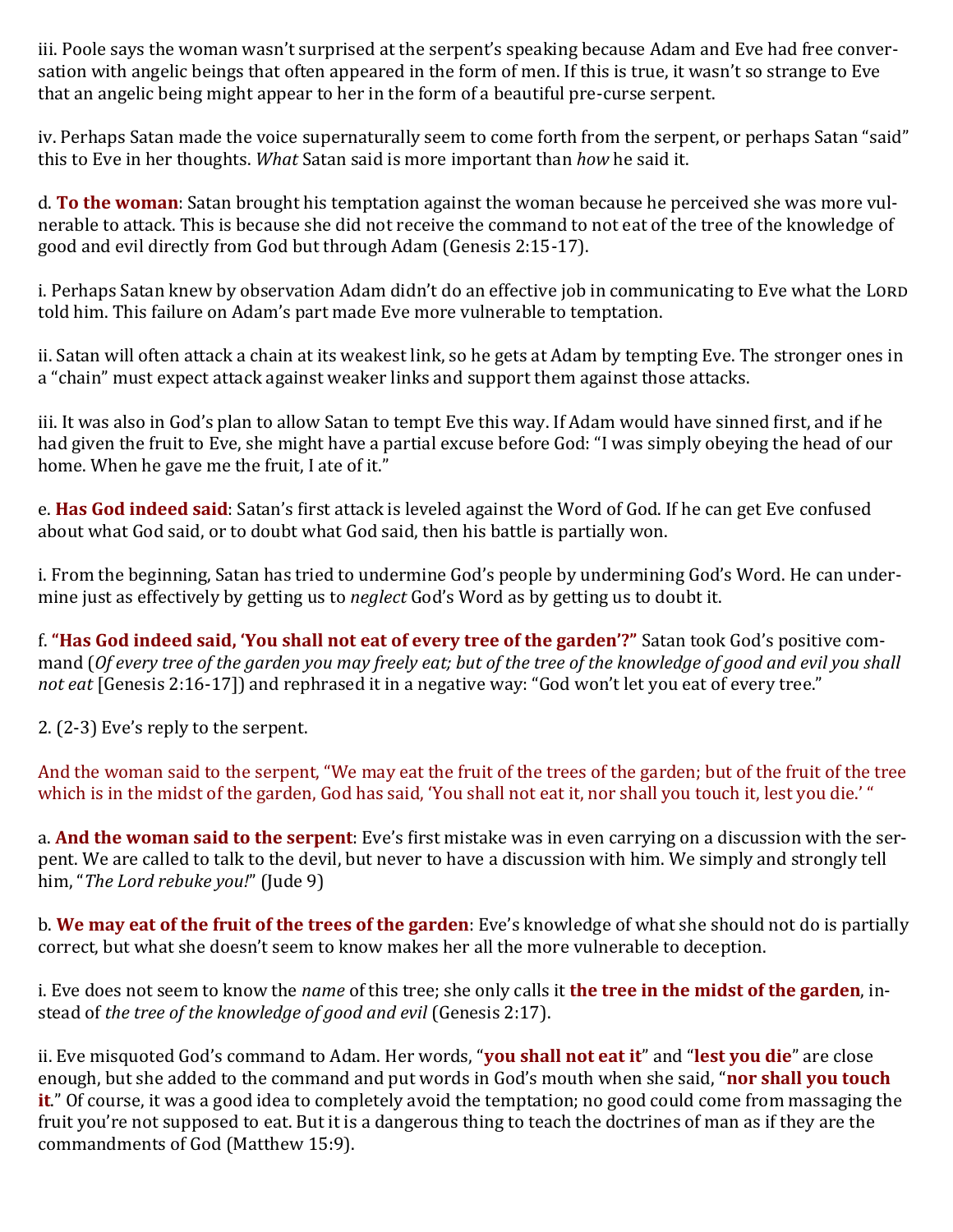iii. Clarke on **nor shall you touch it**: "Some Jewish writers ... state that as soon as the woman had asserted this, the serpent pushed her against the tree and said, 'See, you have *touched* it, and are still alive; you may therefore safely *eat* of the fruit, for surely you shall not die.'"

c. **God has said**: Eve's ignorance of exactly what God said was really Adam's responsibility. He did a poor job of relating to his wife the word God gave him.

i. We can almost picture Adam telling Eve, "See that tree in the middle of the garden? Don't touch it or God says we'll die!" While this is better than saying nothing, what Adam *didn't* explain made a vulnerable place where Satan could attack.

d. **Lest you die**: This may seem like a small thing to hinge the destiny of the human race and all creation on. But the tree was nothing more than a restraint on Adam and Eve. It reminded them *they* were not God, that God had a legitimate claim on their obedience, and that they were responsible to Him.

3. (4-5) Satan's direct challenge to God's Word.

Then the serpent said to the woman, "You will not surely die. For God knows that in the day you eat of it your eyes will be opened, and you will be like God, knowing good and evil."

a. **You will not surely die**: Satan effectively laid the groundwork. He drew Eve into a discussion with him and planted the seed of doubt about God's Word, and he exposed Eve's incomplete understanding of God's Word. Now he moves in for the kill, with an outright contradiction of what God said.

i. Satan can only effectively work when he has established a foothold. No one falls like Adam and Eve will fall, "all of a sudden." A foundation has been laid.

ii. This is why we are called to never *give place to the devil* (Ephesians 4:27). This shows how remarkable it is that Jesus could say, "Satan *has nothing in Me*." (John 14:30)

b. **You will not surely die**: Satan first wanted Eve to forget all about what God said about the consequences of sin. When we know and remember the consequences of sin, we are more likely to give up the *passing pleasures of sin* (Hebrews 11:25).

i. In Satan's direct challenge, he tries to get Eve to doubt the *goodness of God*. If God lies to her, how can He be good?

ii. In Satan's direct challenge, he tries to get Eve to doubt the *badness of sin*. If this fruit is something good for her, why doesn't God want her to have it?

iii. Satan wants us to see sin as something good that a bad God doesn't want us to have. His main lie to us is "sin is not bad and God is not good."

iv. "Satan and the flesh will present a thousand reasons to show how good it would be to disobey His command." (Barnhouse)

c. **In the day you eat of it your eyes will be opened**: Satan's temptation was all the more powerful because there was *truth* in it. It was true **your eyes will be opened**, and this was fulfilled (Genesis 3:7). But their eyes were instantly opened to their own sin and rebellion.

i. It is as if a deaf person was promised to be able to hear again, but all they could hear was screaming.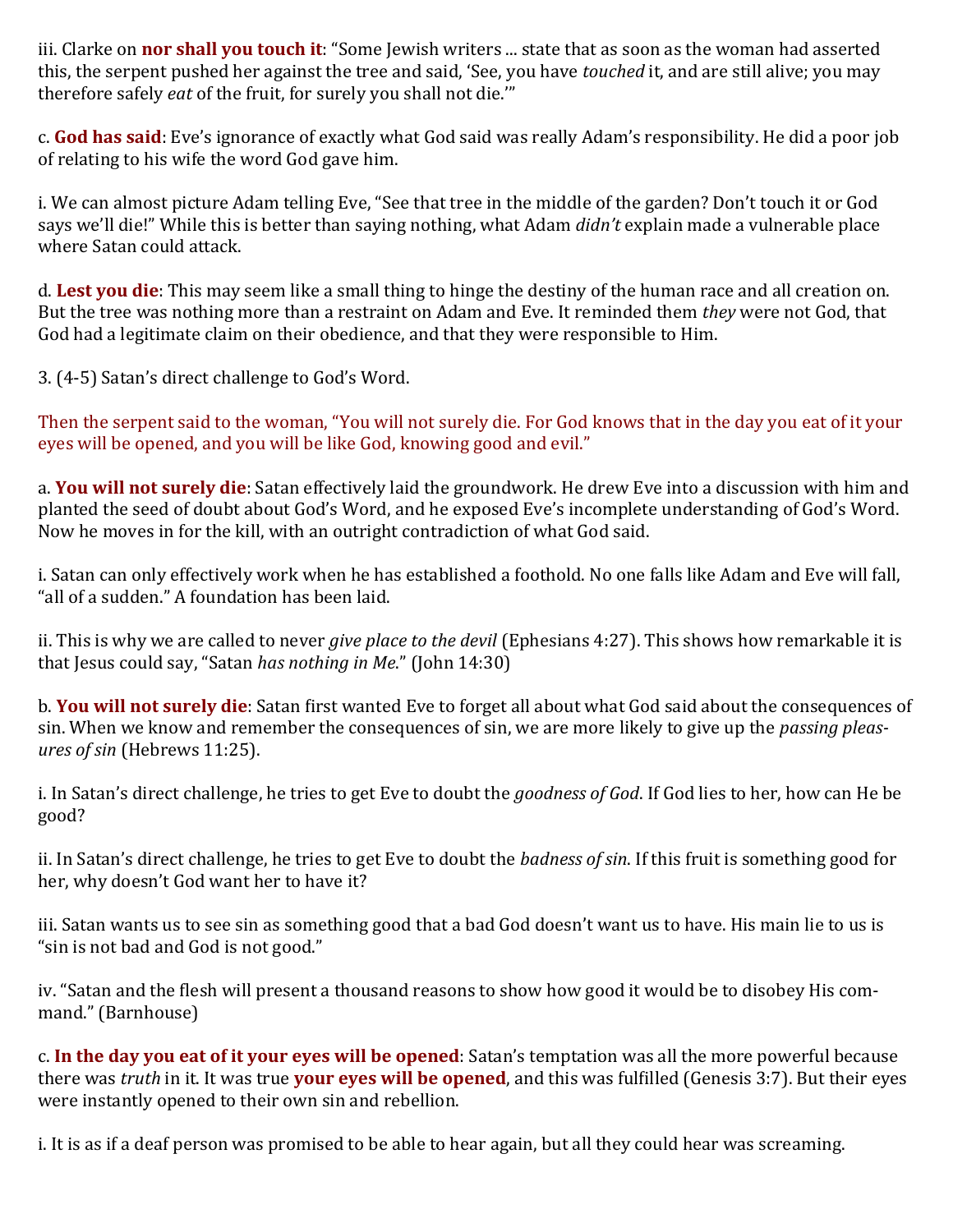ii. Their eyes were opened, they did know good and evil, but not as *gods*. "Pure lie" is rarely effective in temptation. If Satan doesn't couple it with some truth, there is little power in his temptation.

d. **You will be like God, knowing good and evil**: The final enticement is the most powerful, because it was how Satan himself fell, wanting to be equal with God. Eve tried to become a god herself by her rebellion against God.

i. Jewish rabbis embellish on Satan's temptation to Eve: "Nothing but malice has prompted God's command, because as soon as you eat of it, you will be as God. As He creates and destroys worlds, so will you have the power to create and destroy. As He does kill and revive, so will you have the power to kill and revive. God Himself ate first of the fruit of the tree, and then He created the world. Therefore, He forbids you to eat of it, lest you create other worlds ... Hurry now and eat the fruit of the tree in the midst of the garden, and become independent of God, lest He bring forth still other creatures that will rule over you."

ii. The goal of becoming God is the center of so many non-Christian religions, including Mormonism. But in our desire to be gods, we become like Satan (who said, *I will ascend into heaven, I will exalt my throne above the stars of God ... I will be like the Most High* [Isaiah 14:13-14]) instead of being like Jesus, who came as a servant (Matthew 20:28).

iii. The New Age movement and the desire to be "god" are just as strong as ever. According to a 1992 survey, as many as 12 million Americans can be considered active participants in the New Age movement, and another 30 million are avidly interested. If all these people were brought together in a church-like organization, it would be the third largest religious denomination in America. More than 90% of the subscribers to New Age Magazine are college graduates, compared to half the general population.

iv. In 1995, New Age influence made it all the way to the White House. New Age author Marianne Williamson (writer of *A Course In Miracles*), guru to many of Hollywood's spiritual seekers, spent a night at the White House as the personal guest of Hillary Clinton. And Anthony Robbins, motivational guru and king of late-night infomercials, consulted with President Clinton at Camp David. Robbins is also recognized as a leader in the New Age movement.

B. The sin of Adam and Eve and the fall of the human race.

1. (6) Adam and Eve both disobey God in their own way.

So when the woman saw that the tree was good for food, that it was pleasant to the eyes, and a tree desirable to make one wise, she took of its fruit and ate. She also gave to her husband with her, and he ate.

a. **So when the woman saw**: Eve surrendered to this temptation in exactly the way John describes in 1 John 2:16. First, she gave in to the lust of the flesh (**saw that it was good for food**), then she gave in to the lust of the eyes (**pleasant to the eyes**), then she gave in to the pride of life (**desirable to make one wise**).

i. Jesus was tempted in the same three-fold way: an appeal to the physical appetites, an appeal to covetous and emotional desires, and an appeal to pride (Matthew 4:1-11).

b. **The woman saw that the tree was good for food**: Eve's perceptions were partially true and partially false. The tree was *not* really **good for food**, though Eve was deceived into thinking it was so. The fruit probably was **pleasant to the eyes**, though that shouldn't mean much. And it was only true in Eve's *mind* that the tree was **desirable to make one wise**.

i. We can see the total truth of Paul's statement in 1 Timothy 2:14, that Eve was *deceived* when she sinned. In her mind, she thought she was doing something good for herself.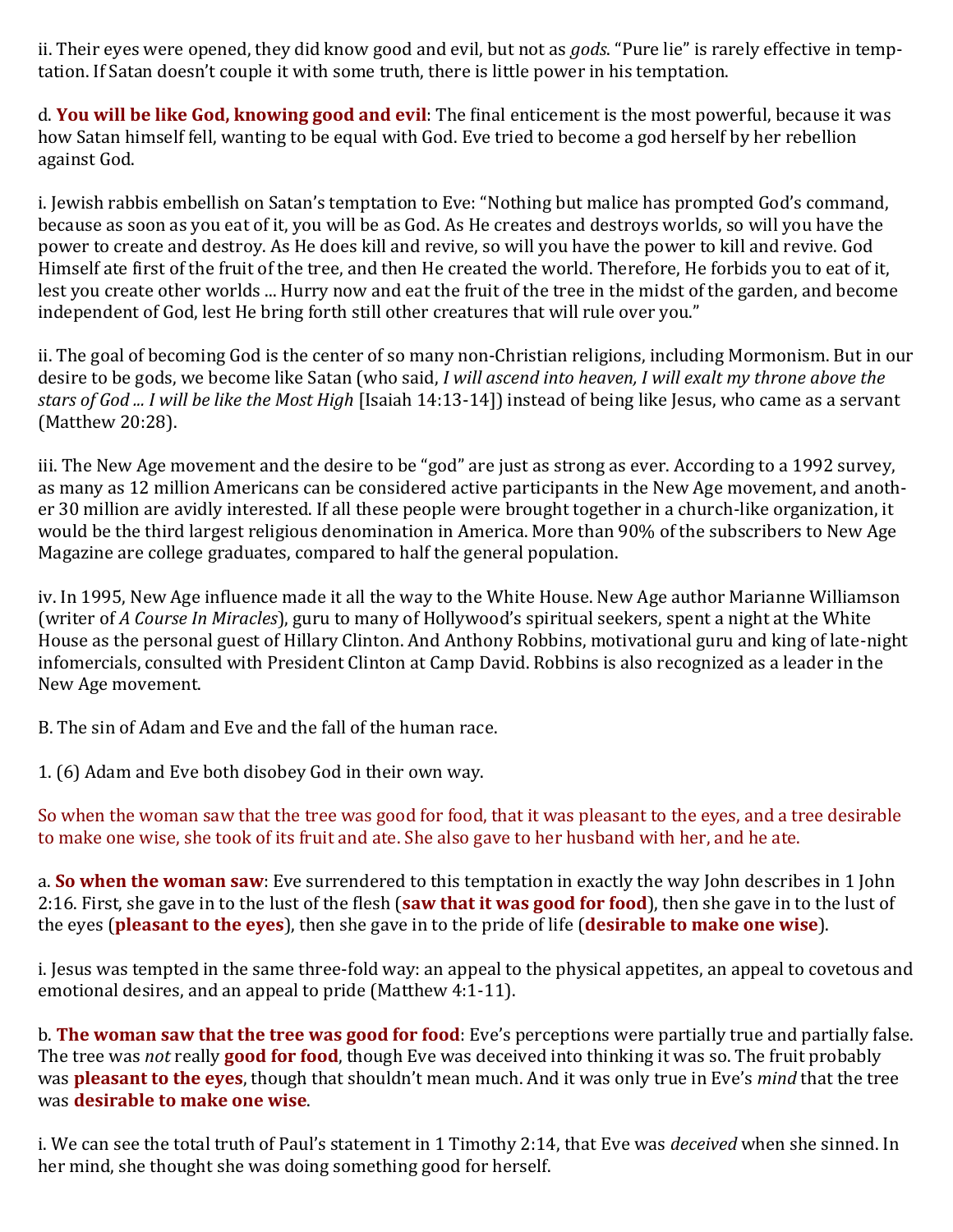c. **She took of its fruit and ate**: Satan could tempt Eve, but she didn't have to take it. The taking was all her doing. Satan couldn't cram the fruit down her throat. Eve was responsible. She couldn't rightly say, "the devil made me do it."

i. As with every temptation, God had made for Eve a *way of escape* (1 Corinthians 10:13). She could have simply run from Satan and the tree, but Eve didn't take God's way of escape.

d. **She also gave to her husband with her**: Not only did Eve sin, but she became the agent of temptation for Adam. But when Adam ate, he was not deceived as Eve was. Adam sinned with his eyes wide open, in open rebellion against God.

i. Therefore, it is Adam, not Eve, who bears the responsibility for the fall of the human race and for the introduction of death into the created order (Romans 5:12, 1 Corinthians 15:22). Eve was tricked into sinning; Adam knew exactly what he was doing (1 Timothy 2:14).

ii. Many have speculated that Adam sinned because he didn't want Eve to be alone in the fall, and he ate of the fruit out of a romantic impulse. This may well be true, but it makes Adam's sin not one bit less rebellious. Rebellion against God is not "better" when motivated by a romantic impulse.

iii. "Take and eat" will one day become verbs of salvation, but only after Jesus had lived in the world of Adam's curse and surrendered to death.

2. (7) The nakedness of Adam and Eve.

Then the eyes of both of them were opened, and they knew that they were naked; and they sewed fig leaves together and made themselves coverings.

a. **Then the eyes of both of them were opened**: Seemingly, it was only after the sin of Adam that they knew of their sinful state. They knew they were **naked**, in the sense of having their shame exposed to all creation.

b. **They new that they were naked**: Psalm 104:2 and Matthew 17:2 suggest that light can be a garment for the righteous. It may be that Adam and Eve were previously clothed in God's glorious light, and the immediate loss of this covering of light left them feeling exposed and **naked**.

i. "It is more than probable that they were clothed in light before the fall, and when they sinned the light went out." (Barnhouse)

c. **The eyes of both of them were opened**: The way they saw themselves changed, but also the way they saw the entire world was now different. After the fall, everything looked worse.

i. Was it good or bad that Adam and Eve saw their nakedness and felt terrible about it? It was good, because it is good to feel guilty when you have done something wrong.

d. **They sewed fig leaves together**: Their own attempt to cover themselves took much ingenuity, but not much wisdom. Fig leaves are said to have a prickly quality, which would make for some pretty itchy coverings.

i. Every attempt to cover our own nakedness before God is just as foolish. We need to let Jesus cover us (Revelation 3:5, 18), and put on Jesus Himself as our covering garment (Galatians 3:27). The exhortation from Jesus is for us: *Behold, I am coming as a thief. Blessed is he who watches, and keeps his garments, lest he walk naked and they see his shame.* (Revelation 16:15)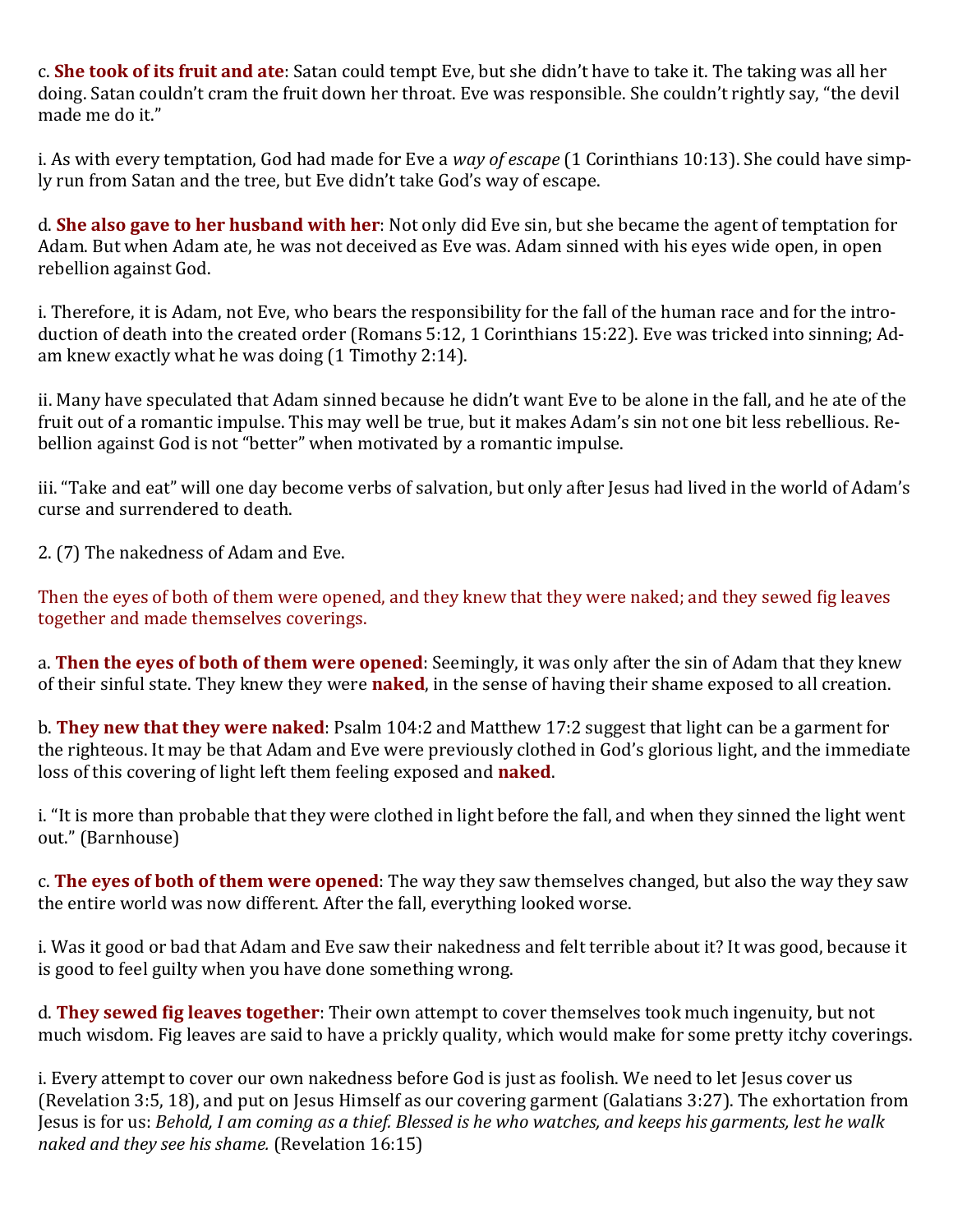ii. Obviously, they covered their genital areas. In virtually all cultures, adults cover their genital areas, even though other parts of the human body may be more or less exposed from culture to culture.

iii. This is not because there is something intrinsically "dirty" in our sexuality, but because we have both received our fallenness and pass it on genetically through sexual reproduction. Because of this, God has implanted it in the minds of men that more modesty is appropriate for these areas of our body.

3. (8-9) Adam and Eve hide from God; God calls out to them.

And they heard the sound of the Lorp God walking in the garden in the cool of the day, and Adam and his wife hid themselves from the presence of the Lorp God among the trees of the garden. Then the Lorp God called to Adam and said to him, "Where are you?"

a. **They heard the sound of the LORD God walking in the garden in the cool of the day**: Adam and Eve knew that when they heard the LORD coming, He would want to be with them. This was how the LORD had fellowship with Adam and Eve, in a very natural, close, intimate way.

i. Leupold on **walking in the garden in the cool of the day**: "The almost casual way in which this is remarked indicates that this did not occur for the first time just then ... There is extreme likelihood that the Almighty assumed some form analogous to the human form which was made in His image."

ii. We can assume this is God, in the Person of Jesus Christ, appearing to Adam and Eve before His incarnation and birth at Bethlehem, because of God the Father it is said, "*No one has seen God at any time. The only begotten Son, who is in the bosom of the Father, He has declared Him*" (John 1:18), and no man has ever seen God in the Person of the Father. (1 Timothy 6:16)

iii. "**Cool of the day**" is literally "the breeze of the day." From Hebrew geography and culture, we might guess this means late afternoon.

b. **Adam and his wife hid themselves**: This shows that Adam and Eve knew that their attempt to cover themselves failed. They didn't proudly show off their fig-leaf outfits; they knew their own covering was completely inadequate, and they were embarrassed before God.

c. **Where are you?** This is not the interrogation of an angry commanding officer, but the heartfelt cry of an anguished father. God obviously knew where they were but He also knew a gulf had been made between Himself and man, a gulf that He Himself would have to bridge.

C. God confronts Adam and Eve with their sin.

1. (10-12) Adam tries to explain his sin.

So he said, "I heard Your voice in the garden, and I was afraid because I was naked; and I hid myself." And He said, "Who told you that you were naked? Have you eaten from the tree of which I commanded you that you should not eat?" Then the man said, "The woman whom You gave to be with me, she gave me of the tree, and I ate."

a. **I heard Your voice in the garden, and I was afraid**: Sin made Adam afraid of God's presence and afraid of God's voice. Ever since Adam, men run from God's presence and don't want to listen to His Word.

i. We are still made in God's image, so we *want* to be in the presence of God and hear His voice, while at the same time, we are afraid of Him.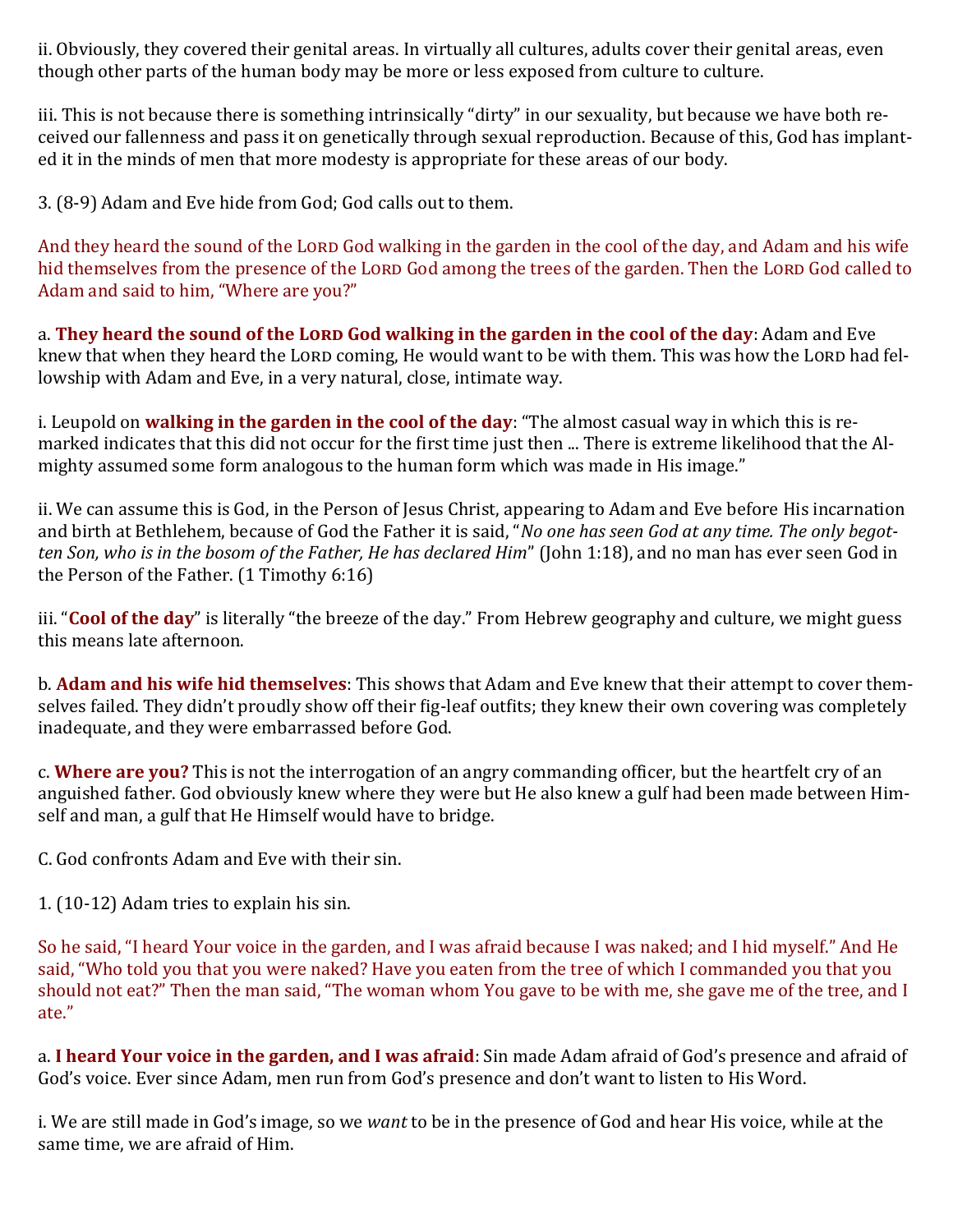b. **Who told you that you were naked?** God knew the answer to this question. He asked it because He allowed Adam to make the best of a bad situation by repenting right then and there, but Adam didn't come clean and repent before God.

i. We all sin, but when we sin, we can still give glory to God by openly confessing without shifting the blame onto others (Joshua 7:19-20).

ii. There is often nothing you can do about yesterday's sin (though in some cases you may be able to make restitution). Yet you can do what is right before God right now by confessing and repenting.

c. **Have you eaten from the tree of which I commanded you that you should not eat?** God confronted Adam's problem squarely. This wasn't primarily a wardrobe problem or a fear problem or a self-esteem problem. This was a *sin* problem and Adam's wardrobe, fear, or self-understanding could not be addressed until the sin problem was addressed.

d. **Then the man said**: Notice that to this point, God has not addressed Eve at all. Adam, being the head, is the problem here.

e. **The woman whom You gave to be with me, she gave me of the tree, and I ate**: Adam's attempt to blame Eve is completely consistent with human nature. Few of us are willing to simply say as David did, *I have sinned against the Lord* (2 Samuel 12:13)

i. Significantly, if there is any blame, it is on Adam, not Eve. Not only does Adam unjustly accuse Eve, but also he refuses to accept proper responsibility for his part in her sin.

ii. By saying "**the woman whom You gave to be with me**," Adam essentially blames God for the sin saying, "*You* gave me the woman, and *she* is the problem." Adam wasn't content to blame Eve; he had to blame God also.

2. (13) Eve's reply to God.

And the Lorp God said to the woman, "What is this you have done?" The woman said, "The serpent deceived me, and I ate."

a. **The serpent deceived me, and I ate**: When confronted by God, Eve doesn't necessarily shift the blame when she admits the serpent deceived her and then she ate. This much was true, she had been deceived, and she did eat.

b. **Deceived me**: The only problem comes when we fail to see that being deceived is sin in itself. It is sin to *exchange the truth of God for the lie* (Romans 1:25).

D. The curse and its aftermath.

1. (14-15) God's curse upon the serpent.

So the Lord God said to the serpent: "Because you have done this, you are cursed more than all cattle, and more than every beast of the field; on your belly you shall go, and you shall eat dust all the days of your life. And I will put enmity between you and the woman, and between your seed and her Seed; He shall bruise your head, and you shall bruise His heel."

a. And the LORD God said to the serpent: When God spoke to Adam and to Eve, He asked them each questions. God didn't ask Satan (the being animating the serpent) any questions, because there was nothing to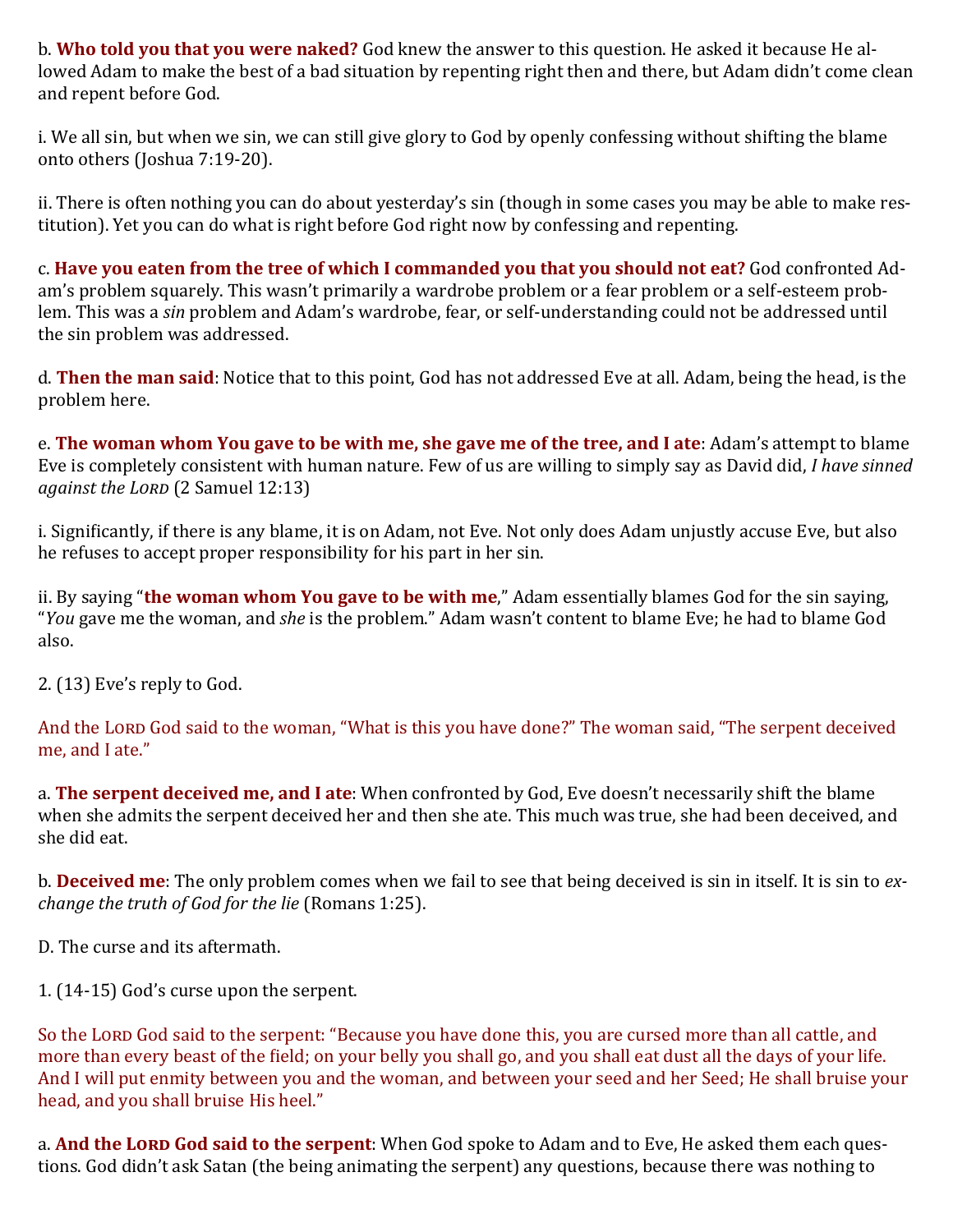teach him.

b. **You are cursed more than all cattle**: The first part of the curse is directed at the animal that Satan used to bring the temptation. God commanded the serpent to slither on the ground instead of walking on legs like any other animal.

i. Adam and Eve must have been terrified as this once-beautiful creature called a serpent was transformed into the creeping, slithering, hissing snake we know today. They must have thought, "It's our turn next!"

ii. **I will put enmity between you and the woman**: In addition, there is a natural aversion between mankind and serpents, especially on the part of women.

c. **You shall eat dust all the days of your life**: This was true of the serpent as an animal, but it is also true of Satan. To **eat dust** has the idea of *total defeat* (Isaiah 65:25, Micah 7:17). God's judgment on Satan is for him to always know defeat. He will always reach for victory, but always fall short of it.

i. Satan was, in his own thinking, majestic and triumphant over Jesus on the cross, but he failed. In attacking Jesus, Satan made his own doom certain.

ii. In Jesus, we share in the victory over Satan: *And the God of peace will crush Satan under your feet shortly.* (Romans 16:20)

d. **Enmity between you and the woman, and between your seed and her Seed**: The second part of the curse is directed against Satan himself. God placed a natural animosity between Satan and mankind. **Enmity** has the idea of ill will, hatred, and a mutual antagonism. Satan's hatred of Eve was nothing new; it was already present - but now man will, generally speaking, have antagonism towards Satan.

i. The "friendship" Eve and the serpent seemed to enjoy earlier in the chapter is finished. There is now a natural fear of Satan in the heart of man.

ii. If we are born naturally rebellious against God, we are also born cautious and afraid of Satan. One must be hardened to willingly and knowingly serve Satan. Instinctively, we don't serve God or Satan; we serve ourselves (which is fine with Satan).

e. **He shall bruise your head, and you shall bruise His heel**: In this, God prophesies the doom of Satan, showing that the real battle is between Satan and the **Seed** of the Woman.

i. There is no doubt this is a prophecy of Jesus' ultimate defeat of Satan. God announced that Satan would wound the Messiah (**you shall bruise His heel**), but the Messiah would crush Satan with a mortal wound (**He shall bruise your head**).

ii. The **heel** is the part within the serpent's reach. Jesus, in taking on humanity, brought Himself near to Satan's domain so Satan could strike Him.

iii. This prophecy also gives the first hint of the virgin birth, declaring the Messiah - the Deliverer - would be the Seed of the Woman, but not of the man.

iv. Genesis 3:15 has been called the *protoevangelium*, the first gospel. Luther said of this verse: "This text embraces and comprehends within itself everything noble and glorious that is to be found anywhere in the Scriptures." (Leupold)

f. **He shall bruise your head**: For God to see the defeat of Satan at Satan's first flush of victory shows God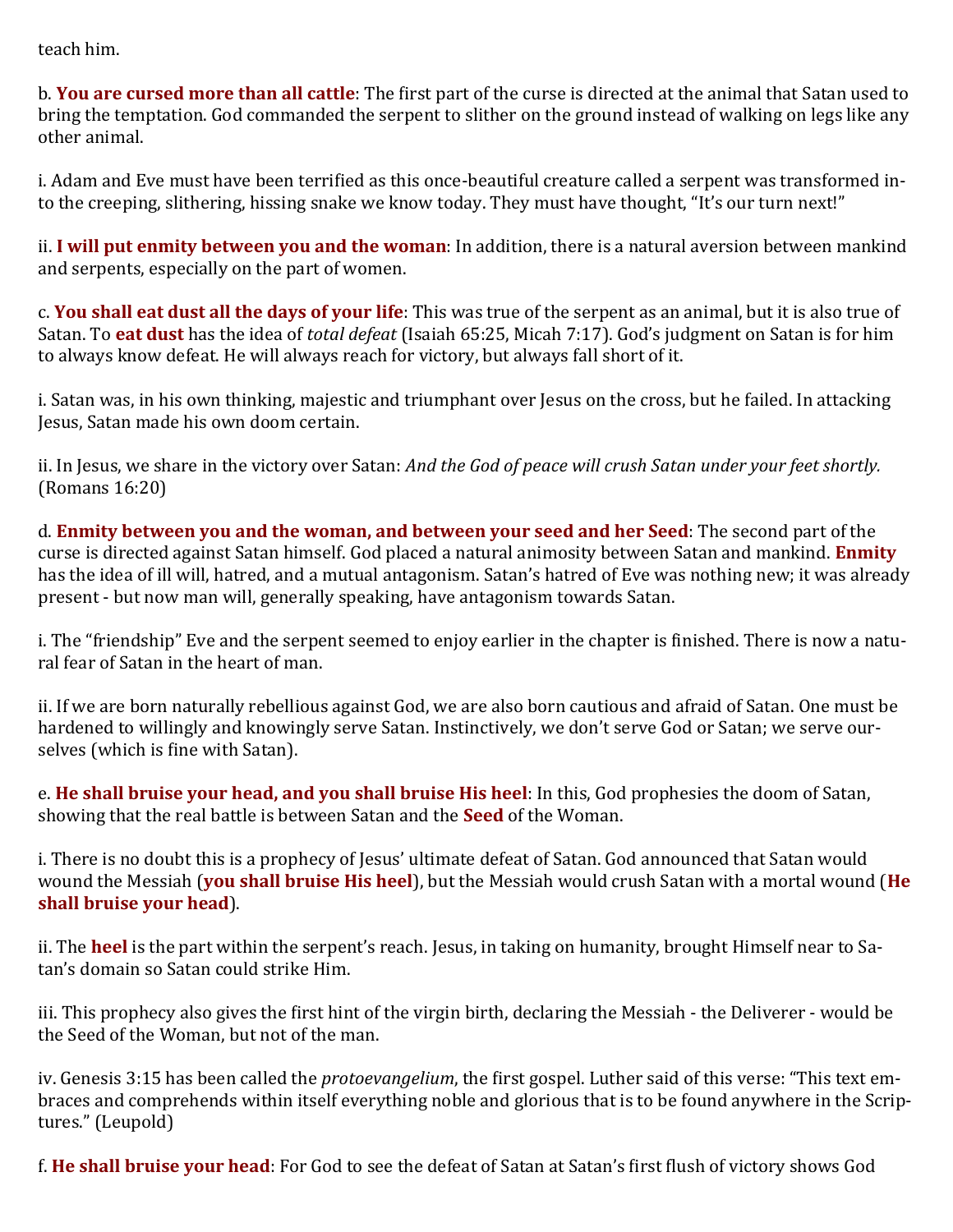knew what He was doing all along. God's plan wasn't "set back" when Adam and Eve sinned, because God's plan was to bring forth something greater than man in the innocence of Eden. God wanted more than *innocent* man; His plan is to bring forth *redeemed* man.

i. Redeemed man - this being who is greater than innocent man - is only possible because man had something to be redeemed from.

2. (16) God's curse upon the woman.

To the woman He said: "I will greatly multiply your sorrow and your conception; in pain you shall bring forth children; your desire shall be for your husband, and he shall rule over you."

a. **I will greatly multiply your sorrow**: God first cursed the woman with multiplied sorrow. Men and women have each known sorrow throughout history, yet the unique sorrow of women is well known.

i. Under Jesus, some of the effects of the curse are relieved, and it has been the Christianizing of society that brought rights and dignity to women.

ii. "It is difficult for women in Christian lands to realize the miseries of their hundreds of millions of sisters in pagan lands, where the lot of women is little above that of cattle. Where the gospel has gone, the load has been lifted, and woman in Christ has become the reflection of the redeemed Church, the bride of Christ." (Barnhouse)

b. **Your sorrow and your conception; in pain you shall bring forth children**: The first curse upon women is a broad one. It has the idea that women would experience pain in regard to their children in general, not just in the act of giving birth. God ordained that the pain with which women bring children into this world be an example of the pain they experience more generally in life.

i. It has been observed that women bring forth children with more pain than just about any other creature.

c. **Your desire shall be for your husband**: This is true of women in a way that it is not true for men. "This verse will be understood better when it is realized that the desire of man toward his wife alone is solely by God's grace and not by nature." (Barnhouse)

d. **Your desire shall be for your husband, and he shall rule over you**: The idea is to contrast the woman's **desire** and the husband's **rule over** her. This speaks of an inherent challenge in embracing the husband's role as leader of the home and family.

i. This same word for **desire** is used in Genesis 4:7 of the *desire* of sin to master over Cain. Because of the curse, Eve would have to fight a desire to master her husband, a desire that works against God's ordained order for the home.

ii. The principle of Adam's headship as a husband was established before the fall (see Genesis 2:18 and 2:22). Now the curse on Eve makes it much harder for her to submit and flow with God's institution of male headship in the home.

iii. "As a result of the fall, man no longer rules easily; he must fight from his headship. Sin has corrupted both the willing submission of the wife and the loving headship of the husband. The woman's desire is to control her husband (to usurp his divinely appointed headship), and he must master her, if he can. So the rule of love founded in paradise is replaced by struggle, tyranny and domination." (Susan T. Foh, cited in Boice)

3. (17-19) God's curse upon the man.